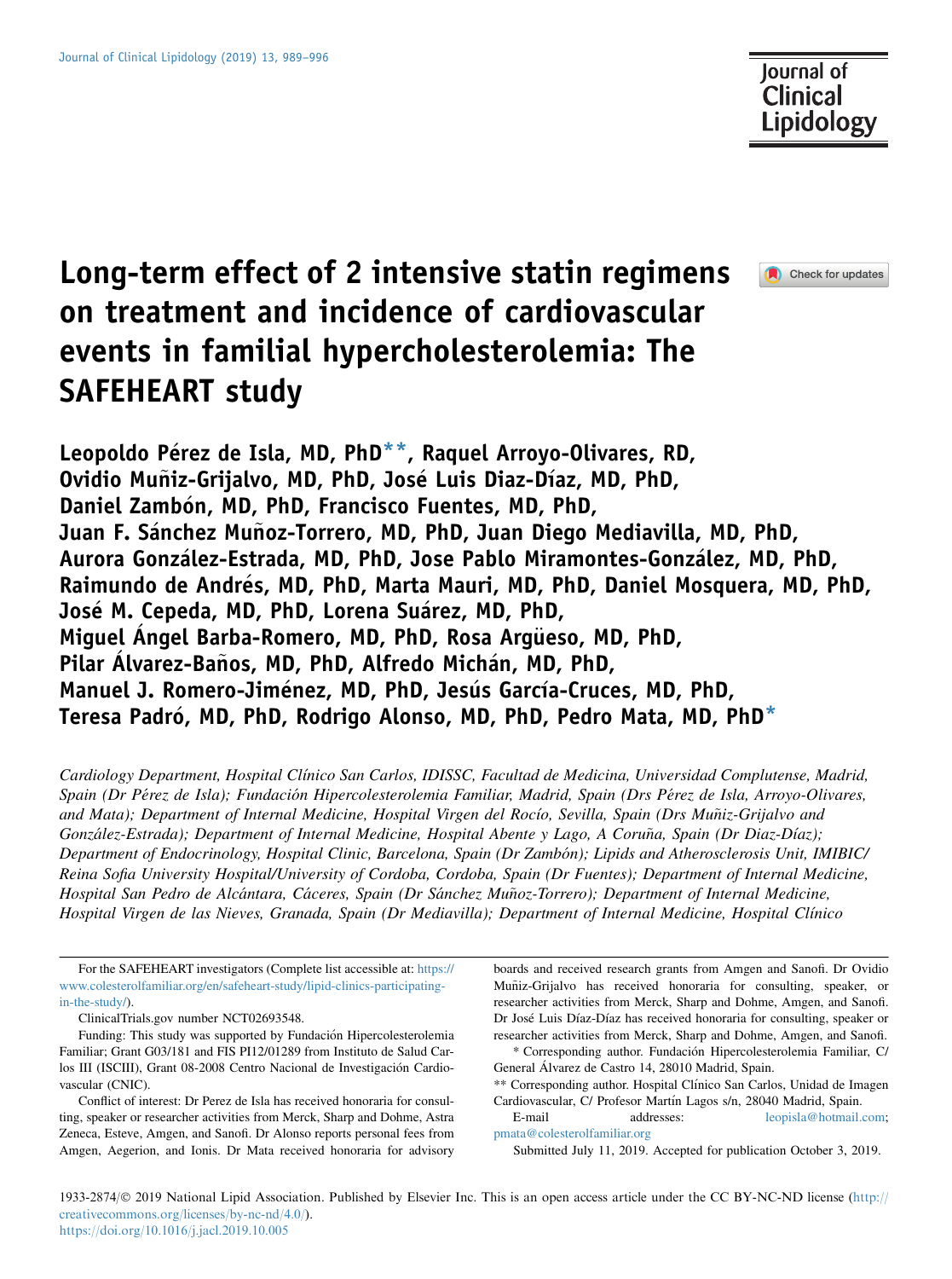Universitario, Valladolid, Spain (Dr Miramontes-Gonzalez); Department of Internal Medicine, Fundacion Jimenez Dıaz, Madrid, Spain (Dr de Andres); Department of Internal Medicine, Hospital de Terrassa, Barcelona, Spain (Dr Mauri); Department of Internal Medicine, Hospital San Pedro, Logroño, Spain (Dr Mosquera); Department of Internal Medicine, Hospital Vega Baja, Orihuela, Alicante, Spain (Dr Cepeda); Department of Endocrinology, Hospital Central de Asturias, Oviedo, Spain (Dr Suarez); Department of Internal Medicine, Complejo Hospitalario Universitario, Albacete, Spain (Dr Barba-Romero); Department of Endocrinology, Hospital de Lugo, Lugo, Spain (Dr Argüeso); Department of Endocrinology, Hospital Universitario de Burgos, Burgos, Spain (Dr Álvarez-Baños); Department of Internal Medicine, Hospital del SAS Jerez de la Frontera, Cadiz, Spain (Dr Michan); Department of Internal Medicine, Hospital Infanta Elena, Huelva, Spain (Dr Romero-Jimenez); Department of Preventive Medicine, Hospital Universitario Rıo Hortega, Valladolid, Spain (Dr Garcıa-Cruces); Programa–ICCC Cardiovascular, Institut de Recerca del Hospital Santa Creu i Sant Pau, IIB Santa Pau, Barcelona, Spain (Dr Padró); and Department of Nutrition, Clínica las Condes, Santiago de Chile, Chile (Dr Alonso)

KEYWORDS:

Familial hypercholesterolemia; Atorvastatin; Rosuvastatin; Long-term prognosis

**BACKGROUND:** Maximal doses of potent statins are the basement of treatment of familial hypercholesterolemia (FH). Little is known about the use of different statin regimens in FH.

**OBJECTIVES:** The objectives of the study were to describe the treatment changes and low-density lipoprotein cholesterol (LDL-C) goal achievement with atorvastatin (ATV) and rosuvastatin (RV) in the SAFEHEART cohort, as well as to analyze the incidence of atherosclerotic cardiovascular events (ACVEs) and changes in the cardiovascular risk.

METHODS: SAFEHEART is a prospective follow-up nationwide cohort study in a molecularly defined FH population. The patients were contacted on a yearly basis to obtain relevant changes in life habits, medication, and ACVEs.

RESULTS: A total of 1939 patients were analyzed. Median follow-up was 6.6 years (5–10). The estimated 10-year risk according the SAFEHEART risk equation was 1.61 (0.67–3.39) and 1.22  $(0.54-2.93)$  at enrollment for ATV and RV, respectively ( $P < .001$ ). There were no significant differences at the follow-up: 1.29 (0.54–2.82) and 1.22 (0.54–2.76) in the ATV and RV groups, respectively  $(P = .51)$ . Sixteen percent of patients in primary prevention with ATV and 18% with RV achieved an LDL-C  $\lt$  100 mg/dL and 4% in secondary prevention with ATV and 5% with RV achieved an LDL-C ,70 mg/dL. The use of ezetimibe was marginally greater in the RV group. One hundred sixty ACVEs occurred during follow-up, being its incidence rate 1.1 events/100 patient-years in the ATV group and 1.2 in the RV group ( $P = .58$ ).

CONCLUSION: ATV and RV are 2 high-potency statins widely used in FH. Although the reduction in LDL-C levels was greater with RV than with ATV, the superiority of RV for reducing ACVEs was not demonstrated.

 2019 National Lipid Association. Published by Elsevier Inc. This is an open access article under the CC BY-NC-ND license [\(http://creativecommons.org/licenses/by-nc-nd/4.0/\)](http://creativecommons.org/licenses/by-nc-nd/4.0/).

# Introduction

Heterozygous familial hypercholesterolemia (FH) is a codominant autosomal disorder with a prevalence around 1:250 cases worldwide, making it by far the most common genetic condition causing premature morbidity and mor-tality from atherosclerotic cardiovascular disease.<sup>[1](#page-7-0)</sup> Although lipid-lowering therapy (LLT) has shown a reduction in coronary and total mortality in patients with FH and LLT has improved in recent years, most patients with FH do not reach an optimal therapeutic level of low-density lipoprotein cholesterol (LDL-C) and, therefore, continue to have a high risk of premature atherosclerotic cardiovascular events  $(ACVEs)$ .<sup>2–4</sup>

Little is known about the use of different statins and the achievement of LDL-C goals in patients with FH. National registries are a valuable source to provide this key information, necessary to improve models of health care, family cascade screening, the education of physicians and patients, and to help define priorities in therapeutic guidelines and health planning policies.<sup>5,6</sup> The SAFEHEART study (Spanish Familial Hypercholesterolemia Cohort Study), a national registry of patients with FH was designed to improve the knowledge of this disease in Spain.<sup>[7,8](#page-7-0)</sup>

The objective of this study was to describe the changes in the treatment and achievement of LDL-C goals with potent statins such as atorvastatin (ATV) and rosuvastatin (RV) used alone or in combination with Ezetimibe in the SAFEHEART cohort from inclusion until the last followup, as well as to analyze the incidence of cardiovascular events and changes in the estimated risk in the FH population treated with 2 intensive statin regimens.

## Methods

#### Design and population

SAFEHEART is a prospective nationwide cohort study, open, multicentric with long-term protocolized follow-up in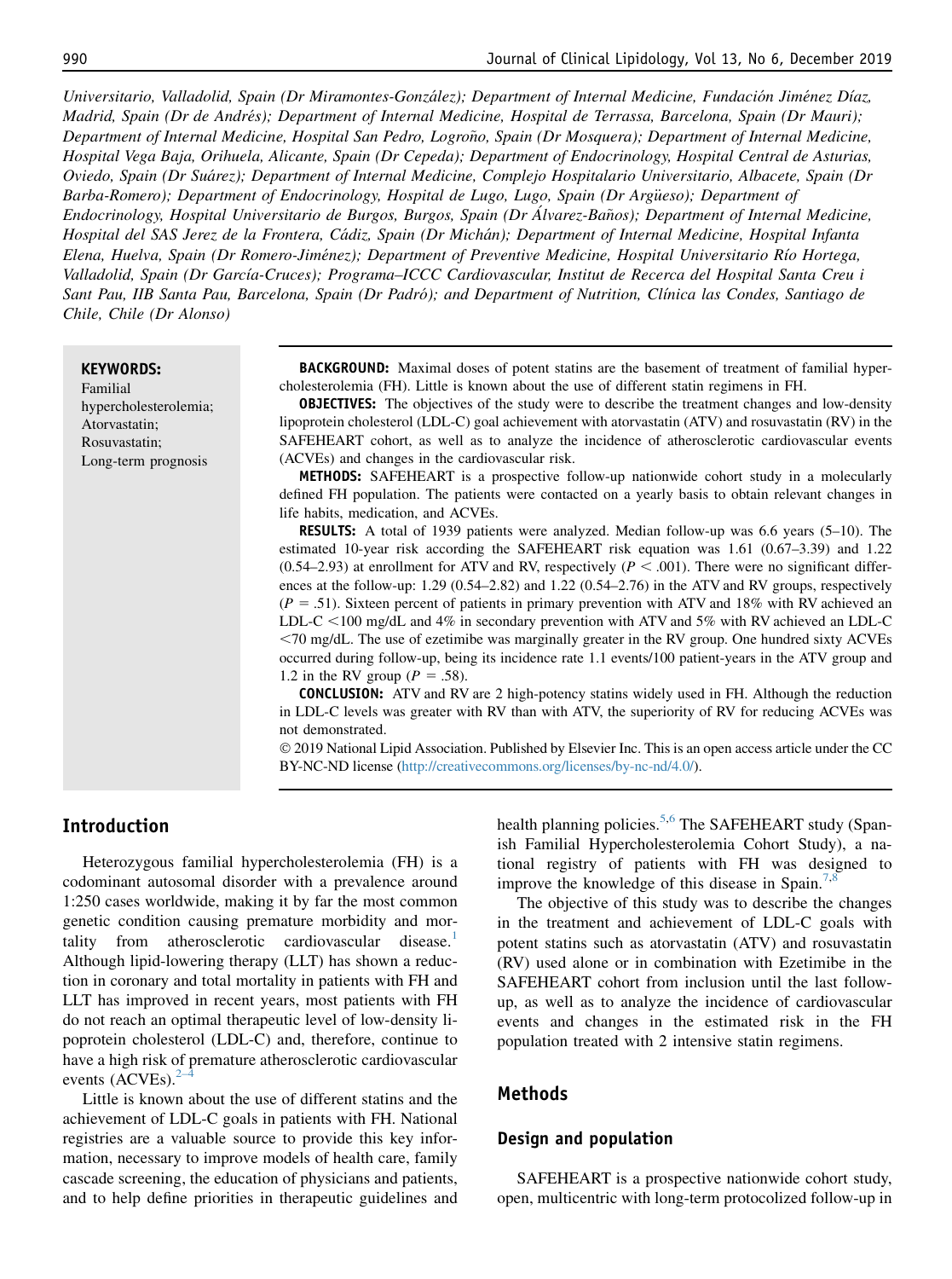a molecularly defined FH population with participation from primary and specialized care.<sup>[7](#page-7-0)</sup> The recruitment of families with FH began in 2004 and the end date for reporting events was January 2019. This study was approved by the ethics committee of the Fundación Jiménez Díaz Hospital in Madrid and all the subjects gave their written informed consent. The objectives of treatment were defined according to the hyperlipidemia guidelines.<sup>[9](#page-7-0)</sup> These guidelines were used to inform, educate, and train participating physicians and include patients and families in this registry.

The coordinating center of the SAFEHEART study managed the follow-up of the patients. The patients were contacted on a yearly basis by using a standardized telephone survey to obtain relevant changes in life habits, medication, and the appearance of cardiovascular events. The definitions of previous and incident ACVEs have been previously reported.<sup>[10](#page-7-0)</sup>

## Variables

In addition to the aforementioned demographic and clinical variables, age, classic cardiovascular risk factors, physical examination, and LLT were included. The lipid profiles were determined in venous blood samples in a centralized laboratory.[7](#page-7-0) The serum concentration of LDL-C was calculated using the Friedewald formula. The DNA was isolated from whole blood using standard methods, and the genetic diagnosis of FH was performed as previ-ously described.<sup>[11](#page-7-0)</sup> Cardiovascular risk was defined by the SAFEHEART risk equation (SAFEHEART-RE).<sup>[10](#page-7-0)</sup> The classification of LLT was defined as previously reported<sup>[4](#page-7-0)</sup>: maximal statin dose as ATV 40 to 80 mg/d or RV 20 to 40 mg/d which was considered high-intensity statin doses; maximal combined therapy as maximal statin dose plus ezetimibe 10 mg/d; and maximal LLT as any LLT expected to produce at least a 50% reduction in LDL-C baseline levels. The classification of LLT intensity, in terms of po-tency, has been previously reported.<sup>[12,13](#page-7-0)</sup>

Incident ACVEs during follow-up was defined as the occurrence after enrollment of the first one of the following: fatal or nonfatal myocardial infarction, fatal or nonfatal ischemic stroke, coronary revascularization, peripheral artery revascularization, and cardiovascular death (any death related to cardiovascular disease or derived of cardiovascular therapeutic procedures not described in the previous definitions).

## Statistical analysis

The statistical analysis was carried out with the STATA program, version 12.0 (Stata Corporation, College Station, TX). A descriptive analysis was carried out to report the number of cases and percentages for the qualitative variables, the mean, and the standard deviation for the quantitative variables that followed a normal distribution and the median and interquartile range for the quantitative variables that did not follow a normal distribution. Comparisons of proportions between the qualitative variables were carried out using the chi square test and the binomial test to compare the proportion observed in each treatment group with the value of the total population. The mean comparisons of the quantitative variables were analyzed with the Student's t-test for independent data, and the medians comparisons were analyzed with the Mann-Whitney U-test for independent data. The incidence rate of cardiovascular events was calculated as the quotient in which the numerator is the number of observed events and the denominator is the time at risk for the event. The time at risk was the sum of the follow-up time of patients who do not have an event plus the sum of the time until the event appears in the patients in which the event occurs. The incidence rate was expressed as the number of events per 100 patient-years. A value of  $P < .05$  was considered statistically significant.

# Results

A total of 4870 subjects were enrolled, 3601 with genetic diagnosis of FH and 1269 nonaffected relatives. The analysis in this study was made with 1939 patients with FH, after excluding homozygous subjects, younger than 18 years, without complete follow-up, those who did not receive LLT at the last follow-up, took a statin different from ATV or RV, or were in treatment with inhibitors of proprotein convertase subtilisin/kexin type 9 (PCSK9)  $(Fig. 1)$ . The median follow-up time was 6.6 years  $(5 -$ 10 years). Three hundred patients changed during the follow-up from ATV to RV and 46 patients from RV to ATV. All of them were treated with the last drug until the last contact and always, continuously, for more than half of the follow-up.

The main characteristics of the cohort are described in [Table 1](#page-4-0). It is interesting to point out that only statistically significant differences were found between the ATV group and the RV group in the following variables: use of statins at maximum dose (71% and 81% in the ATV and RV groups, respectively,  $P < .001$ ), use of added ezetimibe (65% and 77% in the ATV and RV groups, respectively,  $P < .001$ ), use of maximum combined treatment (53%) and 66% in the ATV and RV groups, respectively,  $P < .001$ ), and maximum LLT (88% and 81% in the ATV and RV groups, respectively,  $P < .001$ ). Likewise, 505 patients in the ATV group (47%) and 252 in the RV group (29%) were managed in primary care ( $P < .001$ ). Regarding the lipid parameters, statistically significant differences were found in LDL-C levels [128 mg/dL (107– 152) and 123 mg/dL (104–146) in the ATV and RV groups, respectively;  $P < .005$ ] and TG levels [82 mg/dL (64–116) and 93 mg/dL (70–129) in the ATV and RV groups, respectively;  $P < .001$ ].

[Figure 2](#page-4-0) shows the evolution between the time of enrollment in the SAFEHEART study and the time of the last follow-up in the ATV or RV treatment in the studied cohort.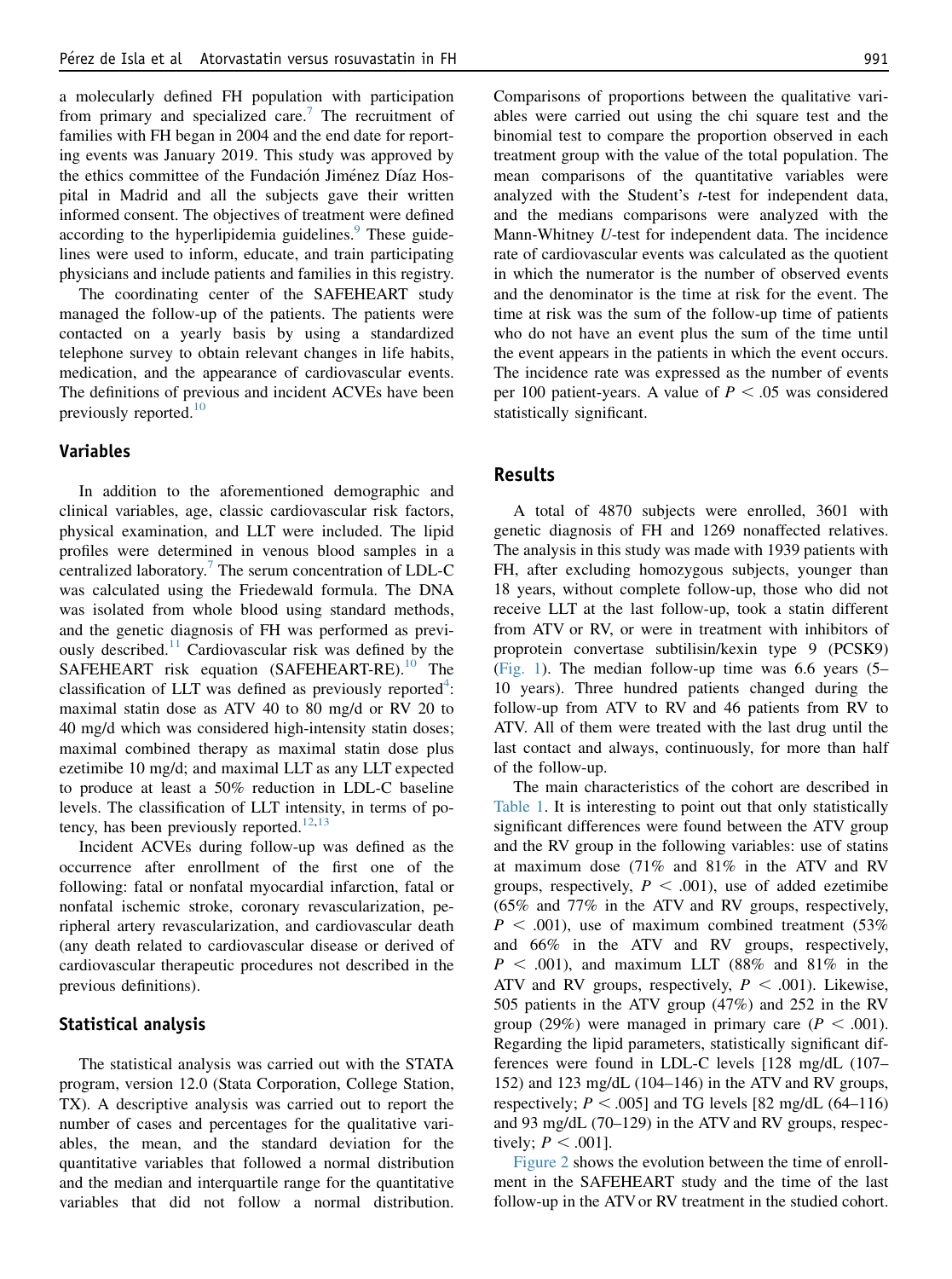<span id="page-3-0"></span>It is important to highlight the considerable change that all monotherapies and combined therapies have undergone, highlighting the very important numerical increase of patients treated with coadministration of RV and ezetimibe: 200 patients at the time of enrollment (10%) and 675 patients at the time of the last follow-up  $(35\%)$  ( $P < .001$ ).

[Table 2](#page-5-0) shows the potency of lipid-lowering treatment used at inclusion and at the time of the last follow-up in the ATV and RV groups expressed in potency terms. Although the potency of the treatment in this population did not strictly follow a normal distribution and, therefore, was expressed as a median, values are given here as means because it may be more informative. In both groups, the potency increased during the follow-up, going from 6.7  $\pm$  1.6 to 7.1  $\pm$  1.4 in the ATV group (P < .001) and from 6.9  $\pm$  1.4 to 7.5  $\pm$  1.2 in the RV group (*P* < .001).

Regarding the risk of developing a cardiovascular event estimated by the SAFEHEART-RE, [Table 3](#page-5-0) shows how in the inclusion, the estimated 10-year risk was 1.61 (0.67– 3.39) and 1.22 (0.54–2.93) in the groups ATV and RV, respectively ( $P < .001$ ), meaning there were no significant differences between the 2 groups at the time of the last follow-up: 1.29 (0.54–2.82) and 1.22 (0.54–2.76) in the ATV and RV groups, respectively ( $P = .51$ ).

Regarding the achievement of LDL-C goals, 16% of patients in primary prevention in the ATV group and 18%



Figure 1 Flow diagram showing the recruitment of cases in the SAFEHEART registry. ATV, atorvastatin; RV, rosuvastatin; LLT, lipidlowering therapy; PCSK9, proprotein convertase subtilisin/kexin type 9; FH, familial hypercholesterolemia; HeFH, heterozygous familiar hypercholesterolaemia; HoFH, homozygous familiar hypercholesterolaemia.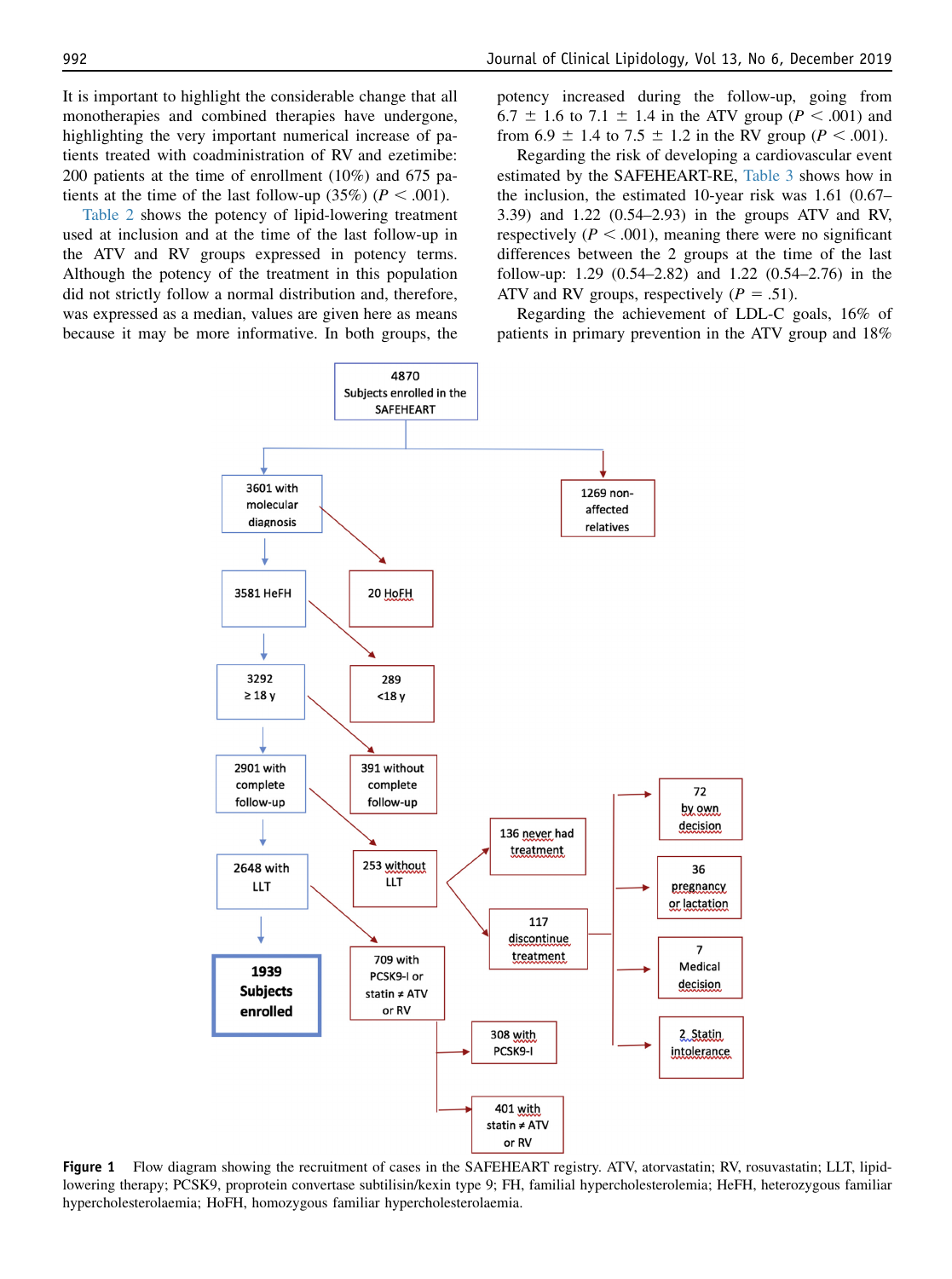<span id="page-4-0"></span>

| <b>Table 1</b> Characteristics of the SAFEHEART population treated with ATV or RV in the last follow-up |  |  |  |
|---------------------------------------------------------------------------------------------------------|--|--|--|
|---------------------------------------------------------------------------------------------------------|--|--|--|

| Qualitative variables; n (%)                            | Total         | <b>ATV</b>    | <b>RV</b>     | P      |
|---------------------------------------------------------|---------------|---------------|---------------|--------|
| n                                                       | 1939          | 1065          | 874           | < .001 |
| Gender (male)                                           | 890           | 508 (48)      | 382 (44)      | .08    |
| ACVEs at enrollment                                     | 232           | 134 (13)      | 98 (11)       | .35    |
| Nonfatal ACVEs in follow-up                             | 128           | 61(6)         | 67(8)         | .09    |
| Fatal ACVEs in follow-up                                | 42            | 28(3)         | 14(2)         | .12    |
| Fatal or nonfatal ACVEs in follow-up                    | 160           | 83(8)         | 77(9)         | .42    |
| ACVEs at enrollment or during follow-up                 | 311           | 168(16)       | 143 (16)      | .73    |
| Diabetes mellitus                                       | 160           | 93 (9)        | 67(8)         | .39    |
| Hypertension                                            | 432           | 237(22)       | 195 (22)      | .97    |
| Active smoking                                          | 291           | 160(15)       | 131 (15)      | .98    |
| Maximal statin dose                                     | 1460          | 755 (71)      | 705 (81)      | < .001 |
| Ezetimibe                                               | 1367          | 692 (65)      | 675 (77)      | < .001 |
| Maximal combined therapy                                | 1135          | 561 (53)      | 574 (66)      | < .001 |
| Maximum lipid-lowering therapy                          | 1647          | 942 (88)      | 705 (81)      | < .001 |
| Patients in primary prevention                          | 1628          | 897 (84)      | 731 (84)      | .7     |
| Patients in secondary prevention                        | 281           | 148 (14)      | 133 (15)      | $.5\,$ |
| LDL-C<100 mg/dL in patients in primary prevention       | 274           | 140(16)       | 134 (18)      | .14    |
| LDL- $C < 70$ mg/dL in patients in secondary prevention | 13            | 6(4)          | 7(5)          | .56    |
| Patients managed in primary care                        | 757           | 505(47)       | 252(29)       | < .001 |
| Quantitative variables; median (IQR)                    |               |               |               |        |
| Age (y)                                                 | $54(42-65)$   | $54(42-66)$   | $54(43-65)$   | .70    |
| BMI $\text{Kg/m}^2$                                     | $25.8(23-29)$ | $25.7(23-28)$ | $26.1(23-29)$ | .07    |
| Total cholesterol mg/dL                                 | 198 (176-225) | 200 (177-227) | 197 (176-222) | .12    |
| LDL-C mg/dL                                             | 125 (106-148) | 128 (107-152) | 123 (104-146) | < .005 |
| HDL-C mg/dL                                             | $51(43-61)$   | $51(43-61)$   | $51(44-60)$   | .95    |
| $TG$ mg/dL                                              | $86(67-121)$  | $82(64-116)$  | 93 (70-129)   | < .001 |
| Years on statin treatment                               | $18(13-26)$   | $18(13-26)$   | $18(13-26)$   | .71    |
| Years on Ezetimibe treatment                            | $4.7(0-11)$   | $5.7(0-12)$   | $3.8(0-11)$   | .08    |

ATV, atorvastatin; RV, rosuvastatin; ACVEs, atherosclerotic cardiovascular events; HDL-C, high-density lipoprotein cholesterol; LDL-C, low-density lipoprotein cholesterol; TG, triglycerides; IQR, interquartile range. \*

Only patients on ezetimibe treatment.



in the RV group achieved an LDL-C  $\lt$ 100 mg/dL and 4% in secondary prevention in the ATV group and 5% in the RV group achieved an LDL-C  $\leq$  70 mg/dL. [Figure 3](#page-6-0) shows

Figure 2 Changes in the treatment with ATV or RV in the SAFEHEART registry. ATV, atorvastatin; EZ, ezetimibe; RV, rosuvastatin; Tot, total.

the achievement of objectives in LDL-C. Nevertheless, there was an increase during follow-up in the percentage of subjects without ACVEs who reached an LDL-C under 115 and 130 mg/dL, respectively, and the increase was significant in the RV group compared with the ATV group  $(P < .05)$ .

During follow-up, a total of 160 fatal or nonfatal first incident ACVEs were recorded; 128 first nonfatal events and 42 deadly events (Table 1). The overall incidence rate of cardiovascular events was 1.15 events/100 patient-years; 1.1 in the ATV group and 1.2 in the RV group ( $P = .58$ ). [Figure 4](#page-6-0) shows the survival curves in both treatment groups for incident ACVEs.

### **Discussion**

This study is the first, to our knowledge, to compare the use in real clinical practice of 2 high-potency statins in patients with FH. It is a prospective long-term follow-up study analyzing the incidence of fatal and nonfatal cardiovascular events. It is well known that lipid-lowering treatment with high-potency statins in FH lowers LDL-C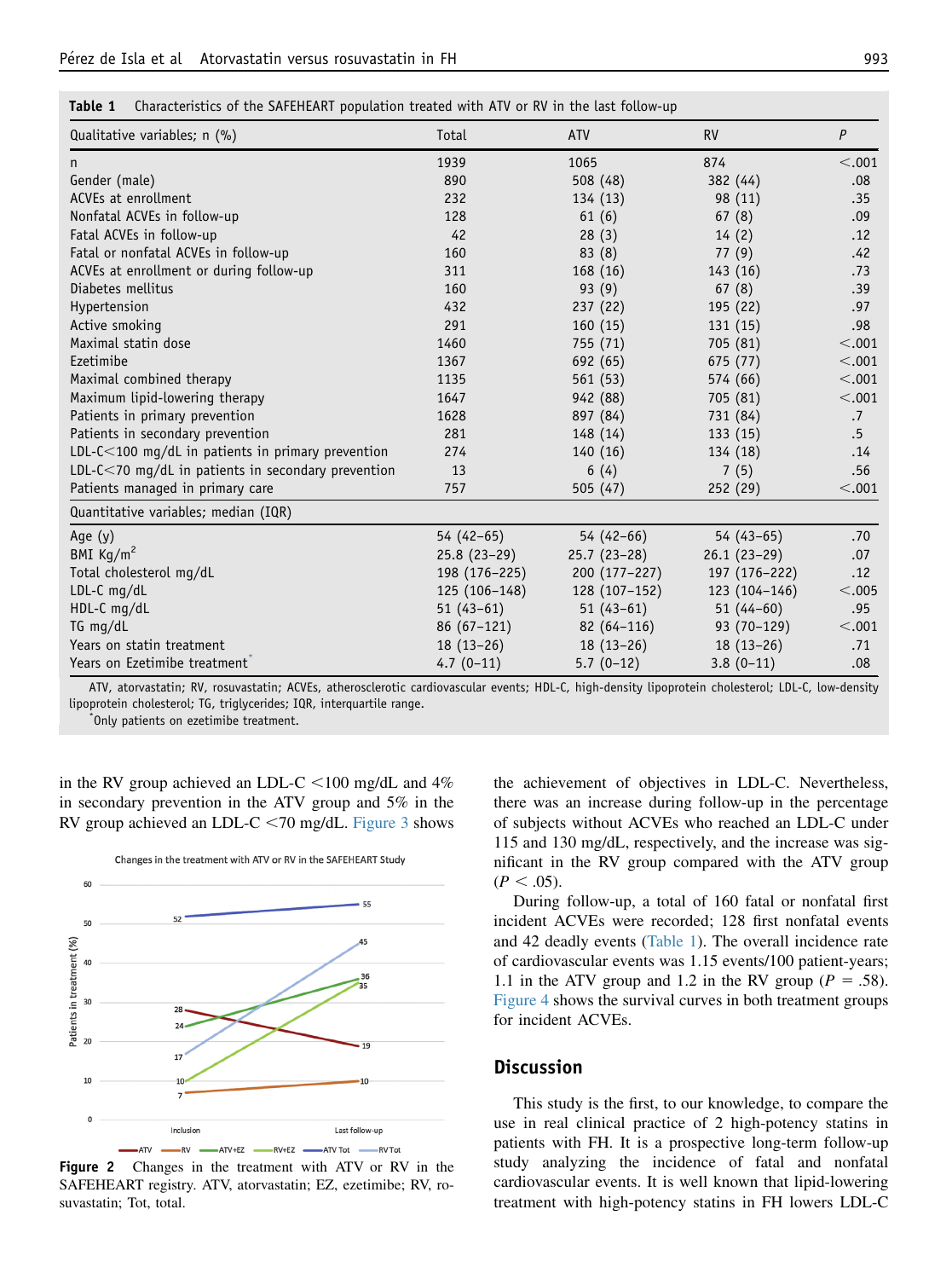<span id="page-5-0"></span>

| Table 2 Classification of lipid-lowering treatment by<br>potency <sup>*</sup> (mean $\pm$ SD) |       |                                           |                                                    |              |
|-----------------------------------------------------------------------------------------------|-------|-------------------------------------------|----------------------------------------------------|--------------|
| Potency                                                                                       | Total | <b>ATV</b>                                | RV                                                 |              |
| Potency at<br>enrollment                                                                      |       |                                           | $6.8 \pm 1.5$ $6.7 \pm 1.6$ $7.1 \pm 1.4$ $< .001$ |              |
| Potency at<br>follow-up                                                                       |       | 7.2 $\pm$ 1.4 6.9 $\pm$ 1.4 7.5 $\pm$ 1.2 |                                                    | $\leq 0.001$ |

ATV, atorvastatin group; RV, rosuvastatin group.

\* Lipid-lowering therapy potency has been calculated according the method described in the study by Penning-van Beest et al<sup>[12](#page-7-0)</sup> modified by Masana et al. $^{13}$  $^{13}$  $^{13}$  As a reference point, the potency of atorvastatin 40 mg is 6.

levels, a fact that is associated with a reduction in the incidence of cardiovascular events.<sup>14</sup> A strong recommen-dation for the use of high-intensity statins<sup>[15](#page-7-0)</sup> and combined therapy with ezetimibe should be established in patients with FH, $^{16}$  $^{16}$  $^{16}$  with the use of ezetimibe now being well supported by IMPROVE-IT. $^{17}$  $^{17}$  $^{17}$  As the results of the present study show, although the reduction in LDL-C levels is greater in the group treated with RV than in the group treated with ATV, the incidence of fatal and nonfatal cardiovascular events is similar in both groups.

In parallel with the findings of a study comparing the efficacy of both statins to reduce the progression of coronary atherosclerosis $18$  and in which no significant differences were found between the 2 drugs, no differences were found in the present study when the incidence rate of cardiovascular events was analyzed. It is well known that the burden of coronary atherosclerosis is directly and proportionately related to the incidence of cardiovascular events, including coronary events.<sup>[19](#page-7-0)</sup> This parallelism between the burden of atherosclerosis and cardiovascular events reinforces the plausibility of the findings of our study, which align with the findings of the aforementioned study. However, another recent study shows that although RV and ATV at doses of 10 and 20 mg, respectively, obtained similar reductions in LDL-C levels, RV showed that it was able to improve earlier and more robustly than ATV the image parameters related to the stability of the atherosclerosis plaques. Nevertheless, both statins significantly reduced the atheroma volume.<sup>20</sup> Statins, in addition to their lipid-lowering potency, have several effects independent of their lipid-lowering effect, the so-called pleiotropic effects. $21$  One of these pleiotropic effects is its ability to stabilize atherosclerosis plaques, thus preventing its rupture and the appearance of subsequent cardiovascular events. Most acute coronary syndromes are secondary to the rupture of vulnerable atherosclerotic plaques. After the instabilization of an atherosclerotic plaque, a process of healing or stabilization arises. However, until this study, it was not known if there are statins that favor more than others this stabilization of the atherosclerotic plaque.

It is important to emphasize that although more than 80% patients analyzed in our study were on maximum LLT, the majority did not achieve the recommended LDL-C goals. These findings show the difficulty in reducing the LDL-C in patients with FH as they usually have high baseline LDL-C levels.<sup>[16,22](#page-7-0)</sup> However, although the targets are not fully achieved in many patients, we can affirm that their control has improved with respect to previous data from the same cohort.<sup>[4](#page-7-0)</sup> These results depict that a considerable number of patients with FH may be candidates to receive new medications, such as PCSK9 inhibitors. With reference to this aspect, we have recently shown that the application of SAFEHEART-RE can help make a better selection of patients with FH for the use of PCSK9 inhibitors to improve the cost-effectiveness of its use. $^{23}$  $^{23}$  $^{23}$ 

Effective lipid-lowering therapies with statins and ezetimibe are now available as generic medications. A point of special consideration is that RV was marketed in September 2009 (ATV in October 1997) in Spain and therefore takes longer to be available as generic. Despite this delay in its availability, we can observe that the use of RV has increased considerably in patients with FH, especially in those who are managed in the specialized health care system. Furthermore, a recent study concerning cost-effectiveness of LLT in patients with FH involved in a national detection program has shown that the use of ATV and RV with or without ezetimibe is cost-effective. $24$ 

When applying the SAFEHEART-RE equation to the patients analyzed at the time of their enrollment in the SAFEHEART registry and at the time of the last follow-up, no significant differences were found in the estimated risk reduction between these 2 moments between the group that used ATV and the group that used RV.

| Table 3                                      | Ten-year cardiovascular risk in the SAFEHEART cohort with ATV/RV                                           |                     |                     |        |
|----------------------------------------------|------------------------------------------------------------------------------------------------------------|---------------------|---------------------|--------|
| Risk                                         | Total                                                                                                      | <b>ATV</b>          | RV                  |        |
| Ten-year SAFEHEART-<br>RE risk at enrollment | $1.54(0.64-3.39)$                                                                                          | $1.61(0.67-3.39)$   | $1.22(0.54-2.93)$   | < .001 |
| Ten-year SAFEHEART-<br>RE risk at follow-up  | $1.27(0.54 - 2.76)$                                                                                        | $1.29(0.54 - 2.82)$ | $1.22(0.54 - 2.76)$ | .51    |
|                                              | ATV atomastatin group: PV resurration group: CAEEUEADT DE CAEEUEADT rick equation: JOD interguartile range |                     |                     |        |

ATV, atorvastatin group; RV, rosuvastatin group; SAFEHEART-RE, SAFEHEART risk equation; IQR, interquartile range. Median (IQR).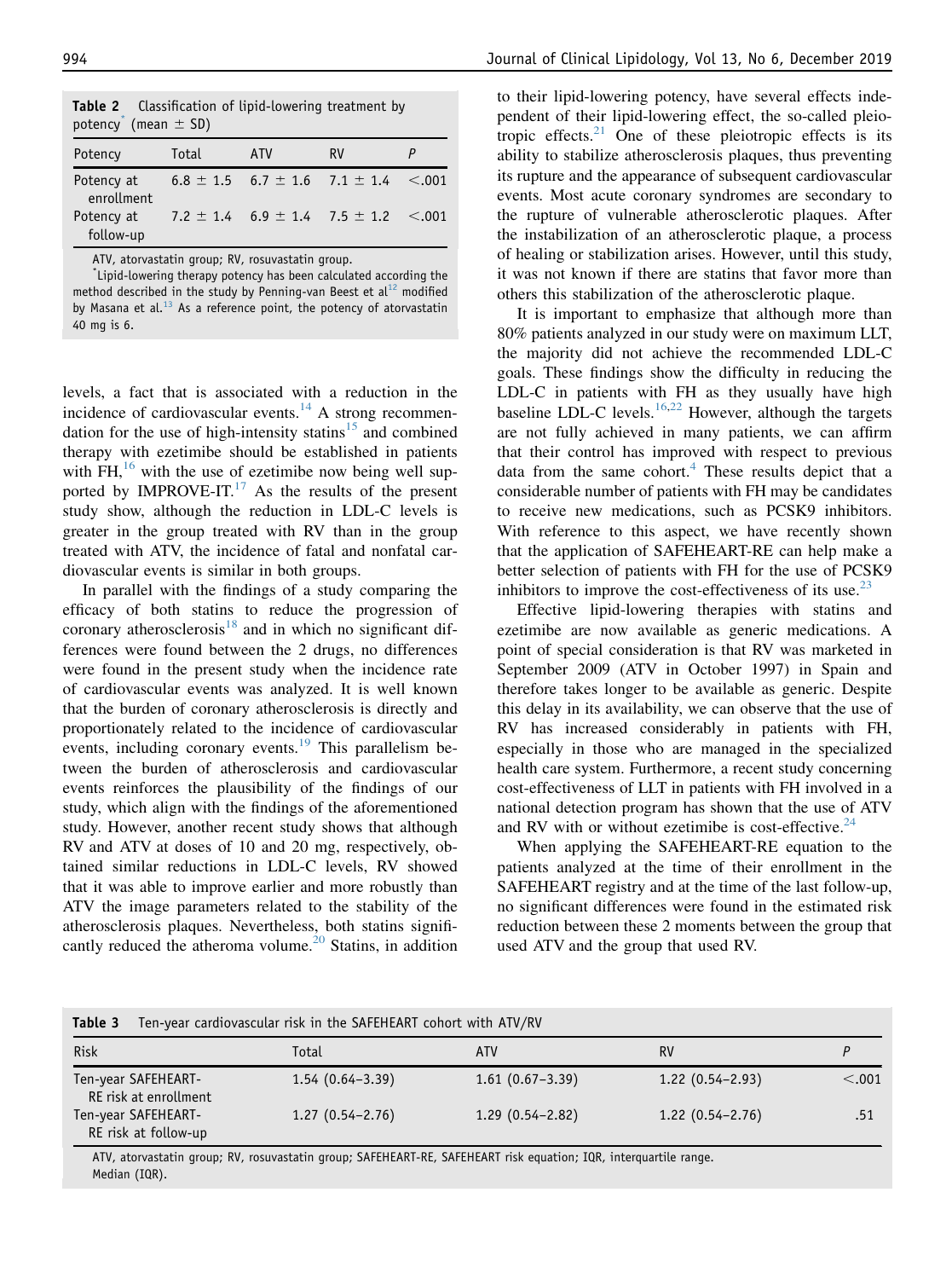<span id="page-6-0"></span>

Figure 3 Goal achievement for different LDL cholesterol thresholds in FH patients with and without atherosclerotic cardiovascular disease in the atorvastatin and rosuvastatin groups. CVD  $(+)$ : Patient who had a history of atherosclerotic cardiovascular disease; CVD  $(-)$ : patient without history of atherosclerotic cardiovascular disease. LDL-C, low-density lipoprotein cholesterol; FH, familial hypercholesterolemia; CVD, cardiovascular disease.

The strengths and limitations of our study merit to be taken into account. The SAFEHEART study is a nationwide, long-term prospective contemporary cohort of a molecularly defined FH population. This fact makes these results as a reference because of the lack of other cohorts of similar characteristics and similar follow-up around the world. Nevertheless, the 2 groups considered for this study were not randomly assigned. Furthermore, RV was the newer drug pointed out and, although known risk factors were matched, an important limitation is that RV might have been favored for patients perceived by physicians to



**Figure 4** Survival curves for incident ACVEs in both treatment groups. ACVEs, atherosclerotic cardiovascular events.

be at higher risk. This fact could be reflected in the greater use of RV in referral practice as compared to primary care. Another major limitation is the very small differences in LDL-C level and in risk of ACVEs between the ATV and RV groups that raise the possibility that unaccounted confounders and limited statistical power could explain the lack of differences in ACVEs.

## Conclusion

ATV and RV are 2 high-potency statins widely used for patients with FH. The results of the present study show that although the reduction in LDL-C levels was greater in the group treated with RV than in the group treated with ATV, the superiority of RV for reducing ACVEs was not demonstrated.

### Acknowledgments

The authors thank Ms Teresa Pariente for her hard work managing the familial cascade screening from the beginning of the SAFEHEART registry and all the Spanish Familial Hypercholesterolemia Foundation for assistance in the recruitment and follow-up of participants and to the FH families for their valuable contribution and willingness to participate.

Authors' contributions: All authors have approved the final article. L.P.d.I., R.A-O., O.M-G., J.L.D-D., T.P., R.A., and P.M. contributed to patients' enrollment and follow-up, research development, statistical analysis, manuscript